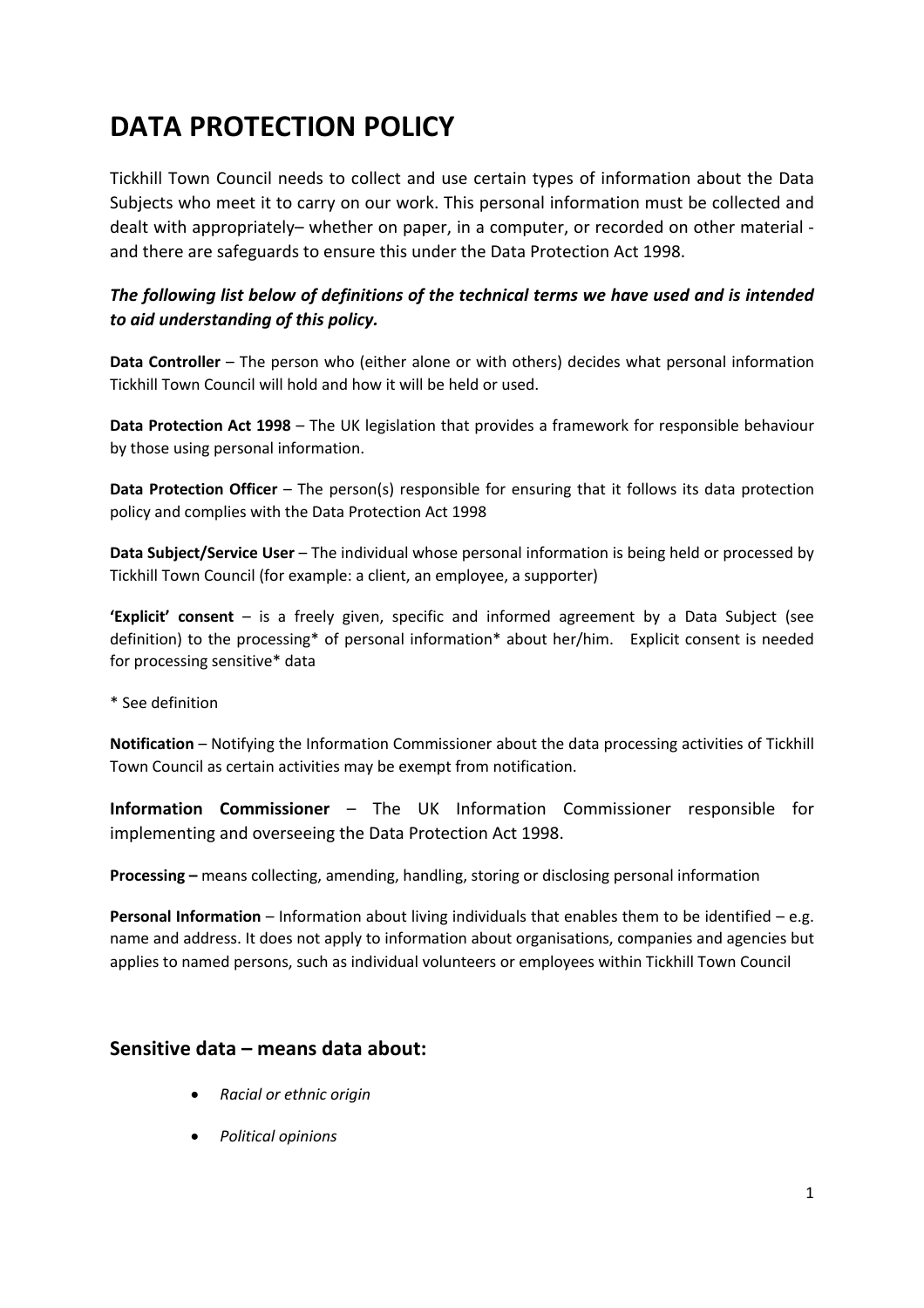- *Religious or similar beliefs*
- *Trade union membership*
- *Physical or mental health*
- *Sexual life*
- *Criminal record*
- *Criminal proceedings relating to a data subject's offences*

### **Data Controller**

Tickhill Town Council is the Data Controller under the Act, which means that it determines what purposes personal information held will be used for. It is also responsible for notifying the Information Commissioner of the data it holds or is likely to hold, and the general purposes that this data will be used for.

#### **Disclosure**

Tickhill Town Council may share data with other agencies such as the local authority, funding bodies and other voluntary agencies.

The Data Subject will be made aware in most circumstances how and with whom their information will be shared. There are circumstances where the law allows Tickhill Town Council to disclose data (including sensitive data) without the data subject's consent.

These are:

- 1. Carrying out a legal duty or as authorised by the Secretary of State
- 2. Protecting vital interests of a Data Subject or other person
- 3. The Data Subject has already made the information public
- 4. Conducting any legal proceedings, obtaining legal advice or defending any legal rights
- 5. Monitoring for equal opportunities purposes i.e. race, disability or religion
- 6. Providing a confidential service where the Data Subject's consent cannot be obtained or where it is reasonable to proceed without consent: e.g. where we would wish to avoid forcing stressed or ill Data Subjects to provide consent signatures.

Tickhill Town Council regards the lawful and correct treatment of personal information as very important to successful working, and to maintaining the confidence of those with whom we deal.

Tickhill Town Council intends to ensure that personal information is treated lawfully and correctly.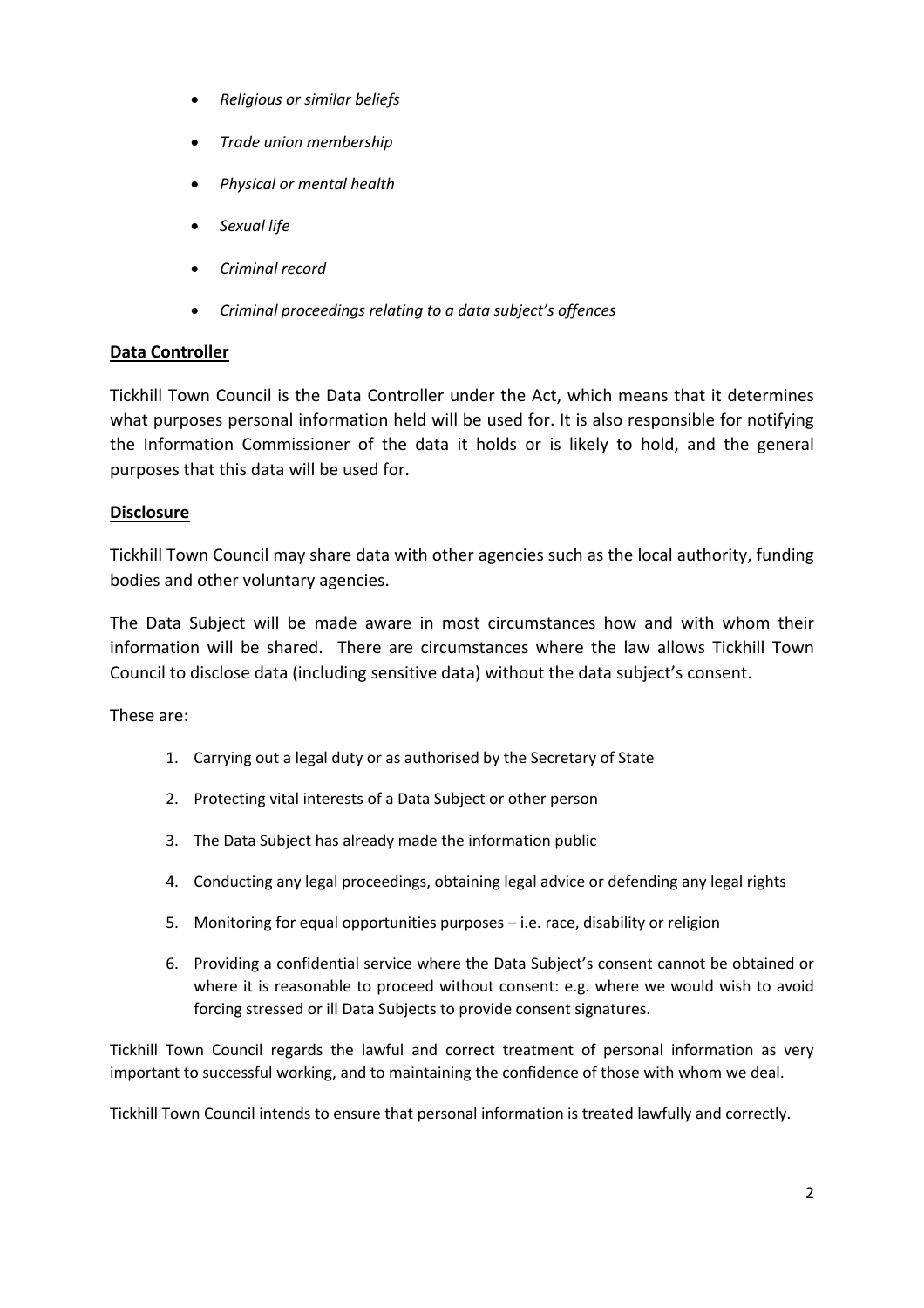To this end, Tickhill Town Council will adhere to the Principles of Data Protection, as detailed in the Data Protection Act 1998.

Specifically, the Principles require that personal information:

- 1. Shall be processed fairly and lawfully and shall not be processed unless specific conditions are met,
- 2. Shall be obtained only for one or more of the purposes specified in the Act, and shall not be processed in any manner incompatible with that purpose or those purposes,
- 3. Shall be adequate, relevant and not excessive in relation to those purpose(s)
- 4. Shall be accurate and, where necessary, kept up to date,
- 5. Shall not be kept for longer than is necessary
- 6. Shall be processed in accordance with the rights of data subjects under the Act,
- 7. Shall be kept secure by the Data Controller who takes appropriate technical and other measures to prevent unauthorised or unlawful processing or accidental loss or destruction of, or damage to, personal information,
- 8. Shall not be transferred to a country or territory outside the European Economic Area unless that country or territory ensures an adequate level of protection for the rights and freedoms of data subjects in relation to the processing of personal information.

Tickhill Town Council will, through appropriate management, strict application of criteria and controls**:**

- Observe fully conditions regarding the fair collection and use of information,
- Meet its legal obligations to specify the purposes for which information is used,
- Collect and process appropriate information, and only to the extent that it is needed to fulfil its operational needs or to comply with any legal requirements,
- Ensure the quality of information used,
- Ensure that the rights of people about whom information is held, can be fully exercised under the Act. These include:
	- o The right to be informed that processing is being undertaken,
	- o The right of access to one's personal information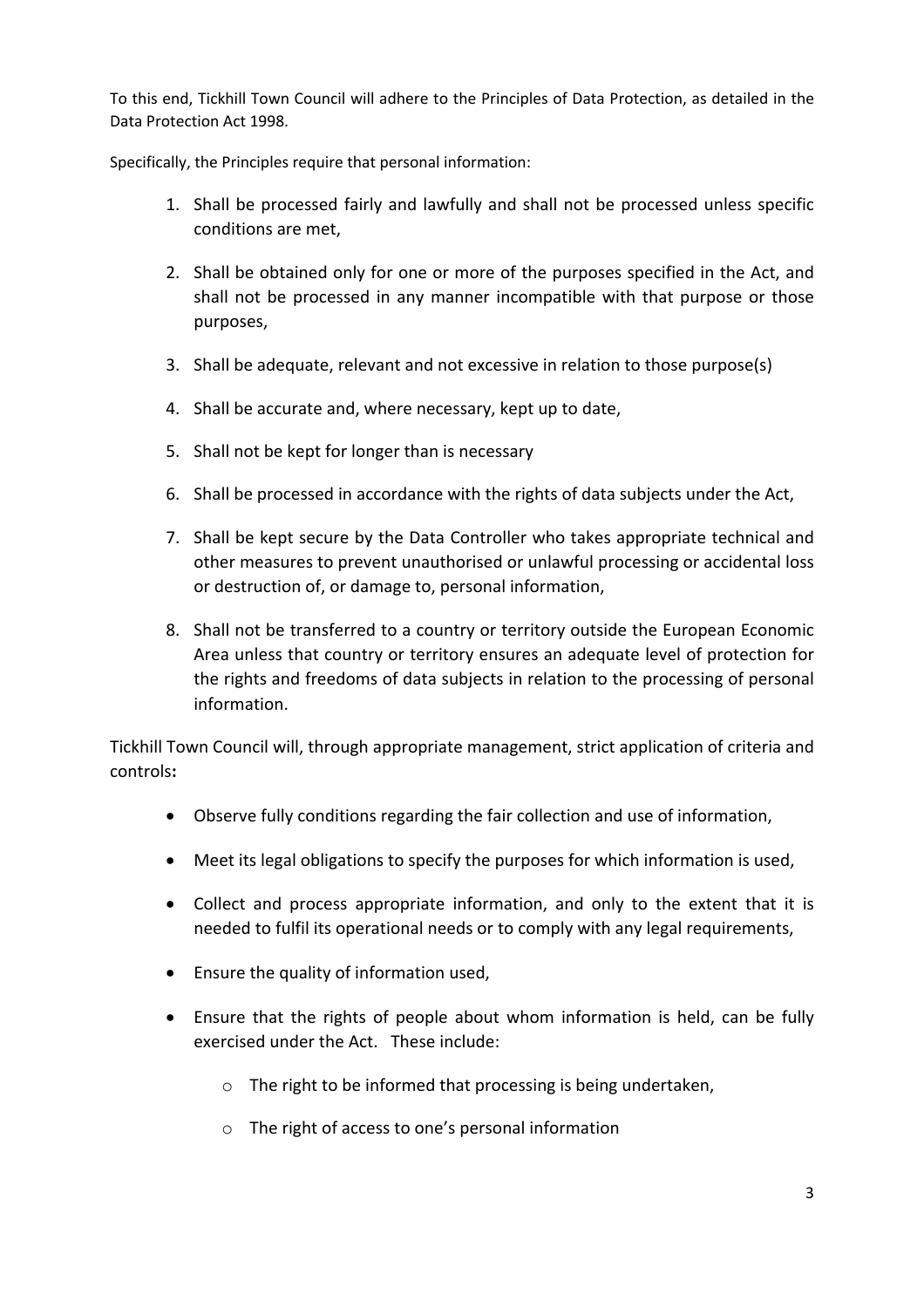- o The right to prevent processing in certain circumstances and
- o The right to correct, rectify, block or erase information which is regarded as wrong information),
- Take appropriate technical and organisational security measures to safeguard personal information,
- Ensure that personal information is not transferred abroad without suitable safeguards,
- Treat people justly and fairly whatever their age, religion, disability, gender, sexual orientation or ethnicity when dealing with requests for information,
- Set out clear procedures for responding to requests for information.

## **Data collection**

#### **Informed consent**

Informed consent is when

- A Data Subject clearly understands why their information is needed, who it will be shared with, the possible consequences of them agreeing or refusing the proposed use of the data
- and then gives their consent.

Tickhill Town Council will ensure that data is collected within the boundaries defined in this policy. This applies to data that is collected in person, or by completing a form.

When collecting data, Tickhill Town Council will ensure that the Data Subject:

- Clearly understands why the information is needed
- Understands what it will be used for and what the consequences are should the Data Subject decide not to give consent to processing
- As far as reasonably possible, grants explicit consent, either written or verbal for data to be processed
- Is, as far as reasonably practicable, competent enough to give consent and has given so freely without any duress
- Has received sufficient information on why their data is needed and how it will be used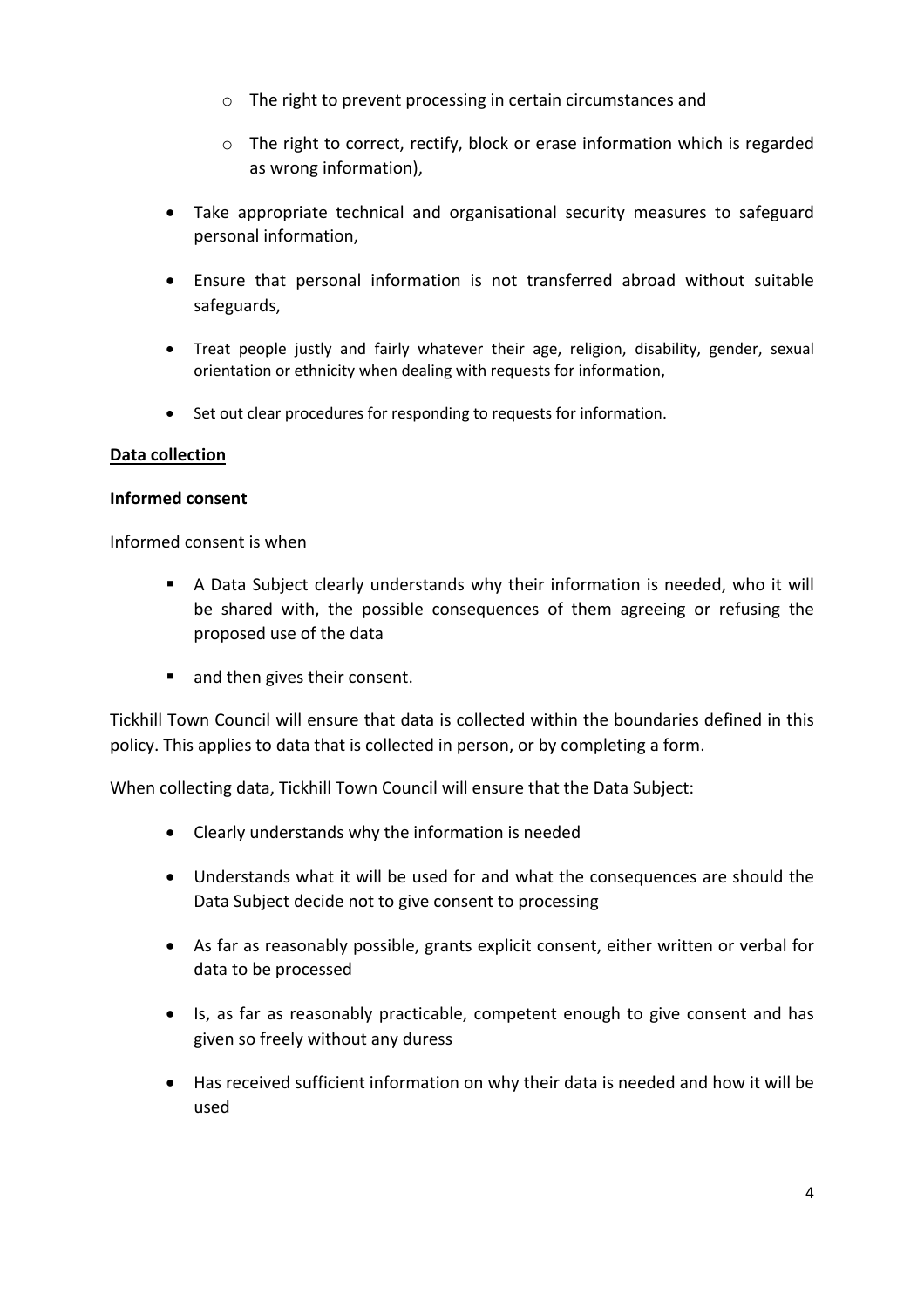#### **Data Storage**

Information and records relating to service users will be stored securely and will only be accessible to authorised staff and volunteers.

Information will be stored only if it is needed or required statute and will be disposed of appropriately.

It is Tickhill Town Council responsibility to ensure all personal and company data is nonrecoverable from any computer system previously used within the organisation, which has been passed on/sold to a third party.

#### **Data access and accuracy**

All Data Subjects have the right to access the information Tickhill Town Council holds about them. Tickhill Town Council will also take reasonable steps ensure that this information is kept up to date by asking data subjects whether there have been any changes.

In addition**,** Tickhill Town Council will ensure that:

- It has a Data Protection Officer with specific responsibility for ensuring compliance with Data Protection,
- Everyone processing personal information understands that they are contractually responsible for following good data protection practice,
- Everyone processing personal information is appropriately trained to do so,
- Everyone processing personal information is appropriately supervised,
- Anybody wanting to make enquiries about handling personal information knows what to do,
- It deals promptly and courteously with any enquiries about handling personal information,
- It describes clearly how it handles personal information,
- It will regularly review and audit the ways it hold, manage and use personal information
- It regularly assesses and evaluates its methods and performance in relation to handling personal information
- All staff are aware that a breach of the rules and procedures identified in this policy may lead to disciplinary action being taken against them